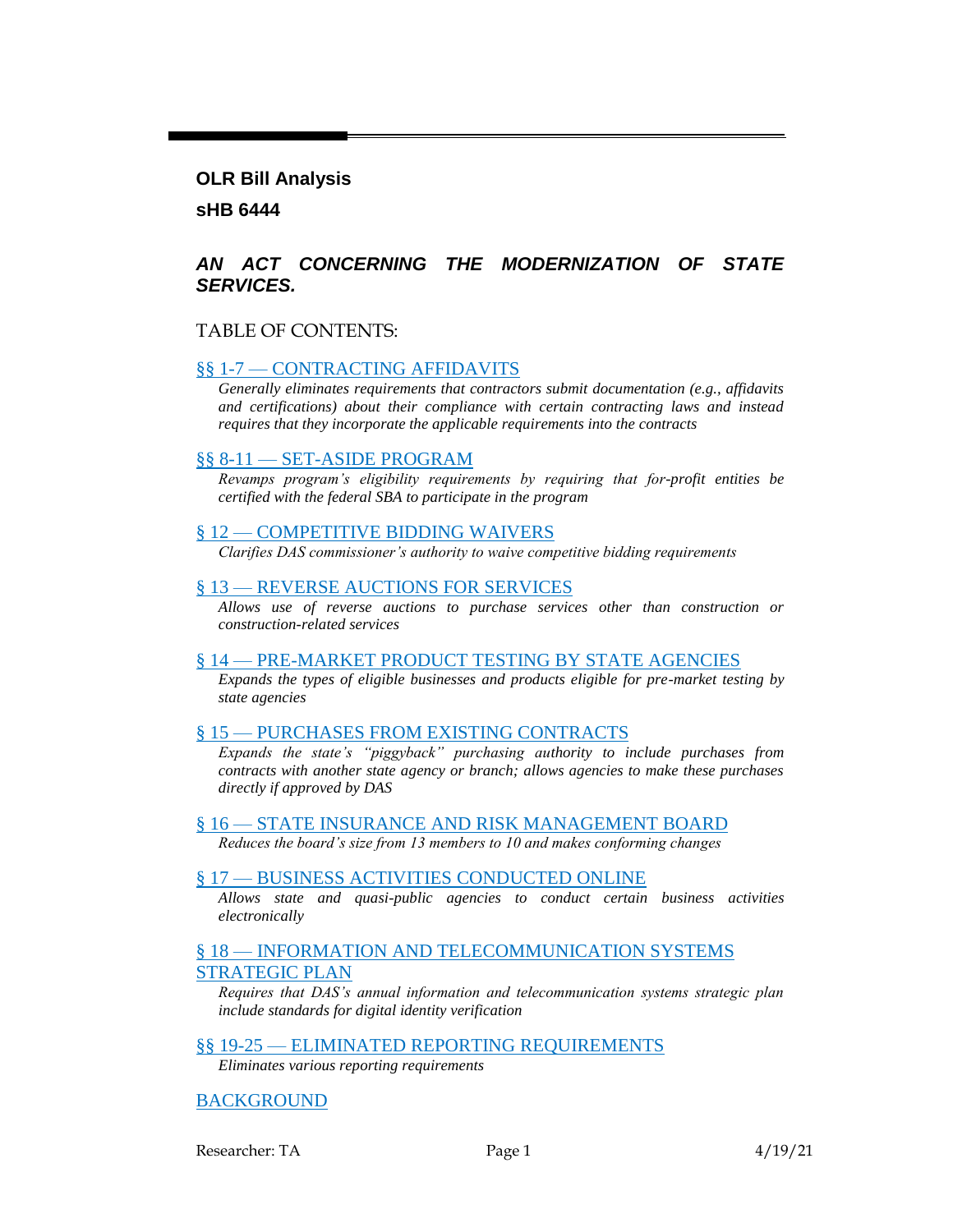## <span id="page-1-0"></span>**§§ 1-7 — CONTRACTING AFFIDAVITS**

<span id="page-1-1"></span>*Generally eliminates requirements that contractors submit documentation (e.g., affidavits and certifications) about their compliance with certain contracting laws and instead requires that they incorporate the applicable requirements into the contracts*

The bill modifies contract compliance requirements for certain state, municipal, and quasi-public agency contracts. It generally eliminates requirements that contractors submit documentation (e.g., affidavits and certifications) about their compliance with certain contracting laws and instead requires that they incorporate the applicable requirements into the contracts.

The bill's provisions concern contractors' compliance with (1) state ethics laws; (2) restrictions on gifts, investments, political contributions and solicitations, and use of consultants; and (3) nondiscrimination and affirmative action requirements. It also codifies and expands upon provisions in an existing executive order that require certain state contractors to disclose any campaign contributions.

The bill's provisions on ethics laws, gift restrictions, consultant use, and nondiscrimination and affirmative action requirements do not apply to qualifying UConn and Board of Regents for Higher Education contracts, as these contracts are subject to different requirements under existing law.

Lastly, the bill makes technical and conforming changes.

EFFECTIVE DATE: July 1, 2021

# *State Ethics Laws (§ 1)*

Under current law, contractors and bidders for large state construction or procurement contracts (i.e., valued at more than \$500,000) must affirm, in writing or electronically, that (1) they received a state ethics law summary from the contracting state or quasi-public agency and (2) their key personnel read and understood the summary and agreed to comply with the ethics laws. Similarly, large state construction or procurement contractors must obtain these affirmations from their subcontractors and consultants and provide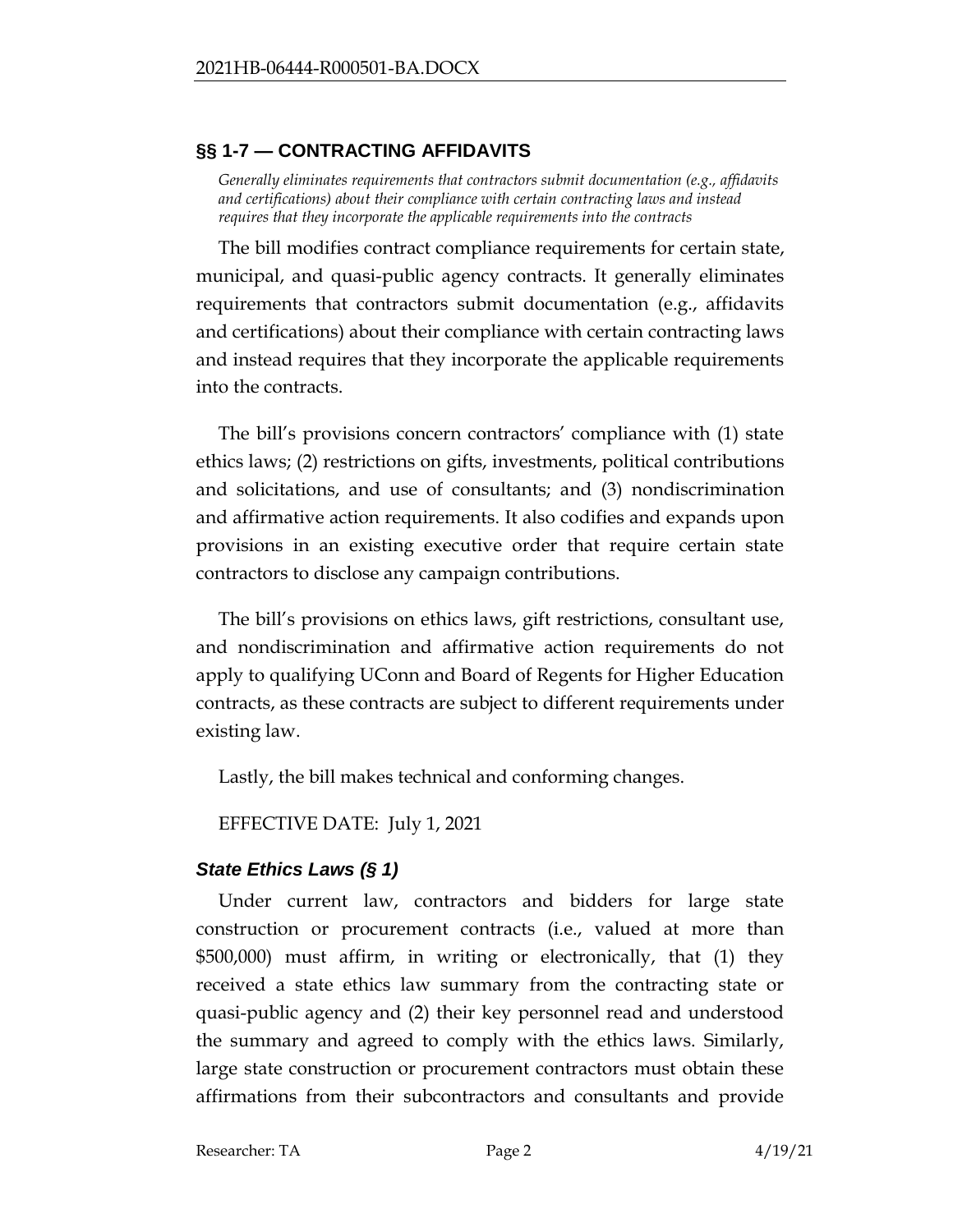them to the state contracting agency. Failure to submit the affirmation disqualifies the contractors, bidders, subcontractors, and consultants from the contract.

Rather than requiring the above affirmations, the bill establishes a different requirement for these contracts. Specifically, it prohibits a state agency or quasi-public agency from entering into a large state construction or procurement contract unless the contract contains a representation that the chief executive officer or authorized signatory of the contract and all key employees have read and understood the summary and agreed to comply with the ethics laws' provisions. It similarly requires large state construction or procurement contractors to include this representation in each of their contracts entered into on or after July 1, 2021, with subcontractors and consultants. Under the bill, failure to do so is cause for terminating the contract.

# *Gifts (§ 2)*

Under current law, any principal or key personnel of a person, firm, or corporation that submits bids or proposals for a large state contract (i.e., valued more than \$500,000 in a calendar or fiscal year) must certify that (1) no gifts were given in connection with the contract; (2) there were no attempts to circumvent the gift prohibition; and (3) the bids or proposals are being submitted without fraud or collusion. The certifications must be sworn as true to the certifier's best knowledge and belief, under penalty of false statement.

In addition, current law requires the agency official or employee responsible for executing the contract to certify that the selection process was devoid of collusion, gift giving (received or promised), compensation, fraud, or inappropriate influence.

The bill replaces these required certifications with requirements that the contracts contain representations to the same effect. An existing executive order subjects state contracts with a value of \$50,000 or more in a calendar or fiscal year to the gift certification requirements that apply to contracts with a value of \$500,000 or more (Executive Order 49, see BACKGROUND). Thus, the bill's requirements also appear to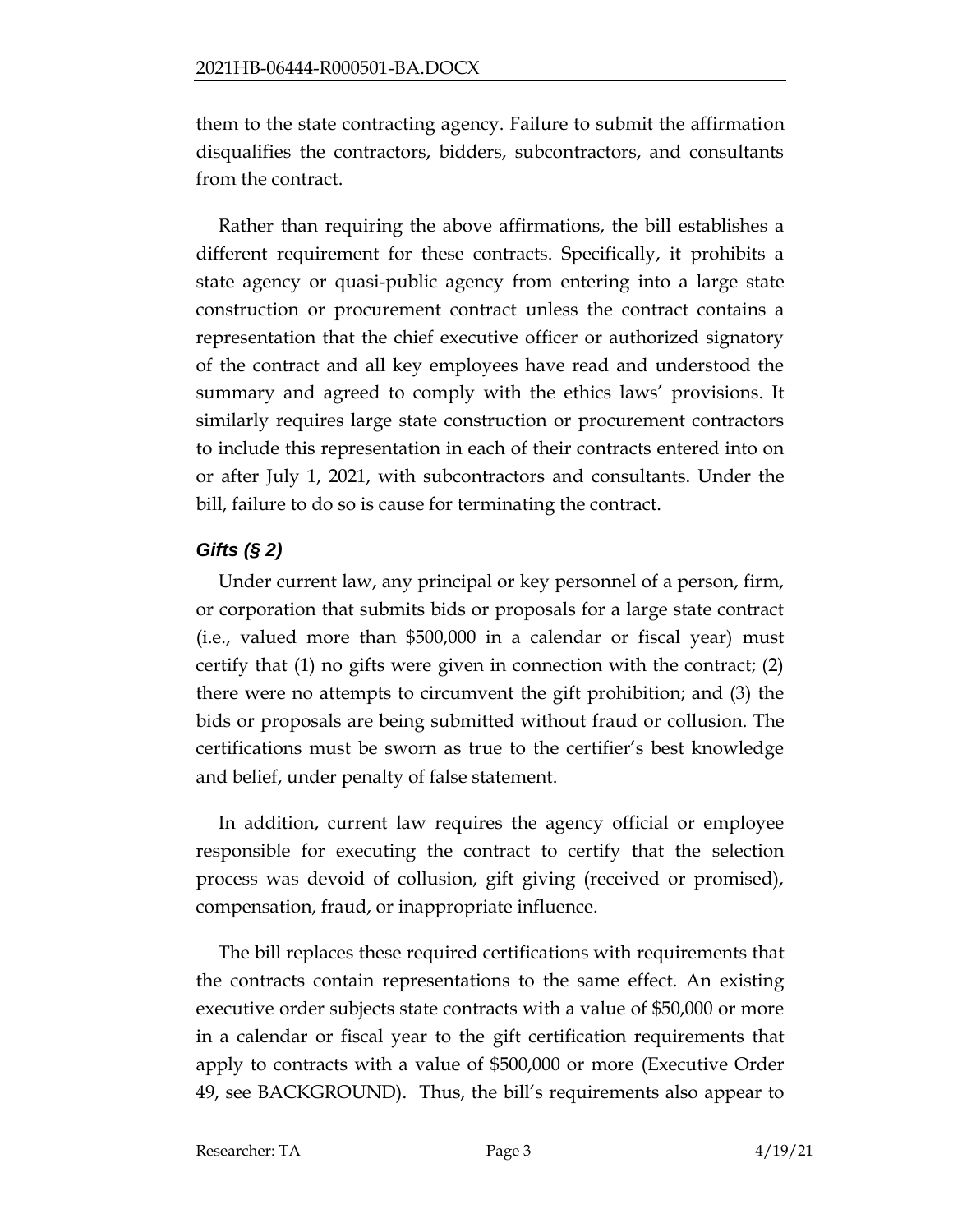apply to contracts with an annual value of \$50,000 or more.

Under the bill, state and quasi-public agencies must include notice of the representation requirements in the bid specifications or request for proposals (RFP), and failure to agree to them disqualifies the bidder or proposer from the contract. The same requirements apply with respect to the certifications under current law.

## *Investments in Iran (§ 3)*

Under current law, state and quasi-public agencies are prohibited from entering into, renewing, or amending a large state contract (i.e., valued at more than \$500,000 in a calendar or fiscal year) with an entity that (1) fails to certify that such entity has not directly invested \$20 million or more in Iran's energy sector or (2) certifies that it has made, renewed, or increased such an investment. Iran's energy sector, as defined by federal law, includes activities to develop petroleum or natural gas resources or nuclear power in Iran. The certification must be sworn as true to the entity's best knowledge and belief, subject to the penalties for false statement with a penalty exception for affiants who make a good faith effort to verify whether they have made a prohibited investment. Bidders and proposers must submit the certification before submitting a bid or proposal for a large state contract.

The bill instead prohibits state and quasi-public agencies from entering into, renewing, or amending a large state contract unless the contract contains the entity's certification that it has not made a prohibited investment in Iran. Agencies must include notice of these representation requirements in bid specifications or RFPs for these contracts, just as they must for current law's certification requirements.

As under current law for the certifications, the representation requirements do not apply to any contract of the state treasurer in his role as trustee of the Connecticut retirement plans and trust funds.

## *Consulting Agreements (§ 4)*

The bill replaces certain required affidavits about consulting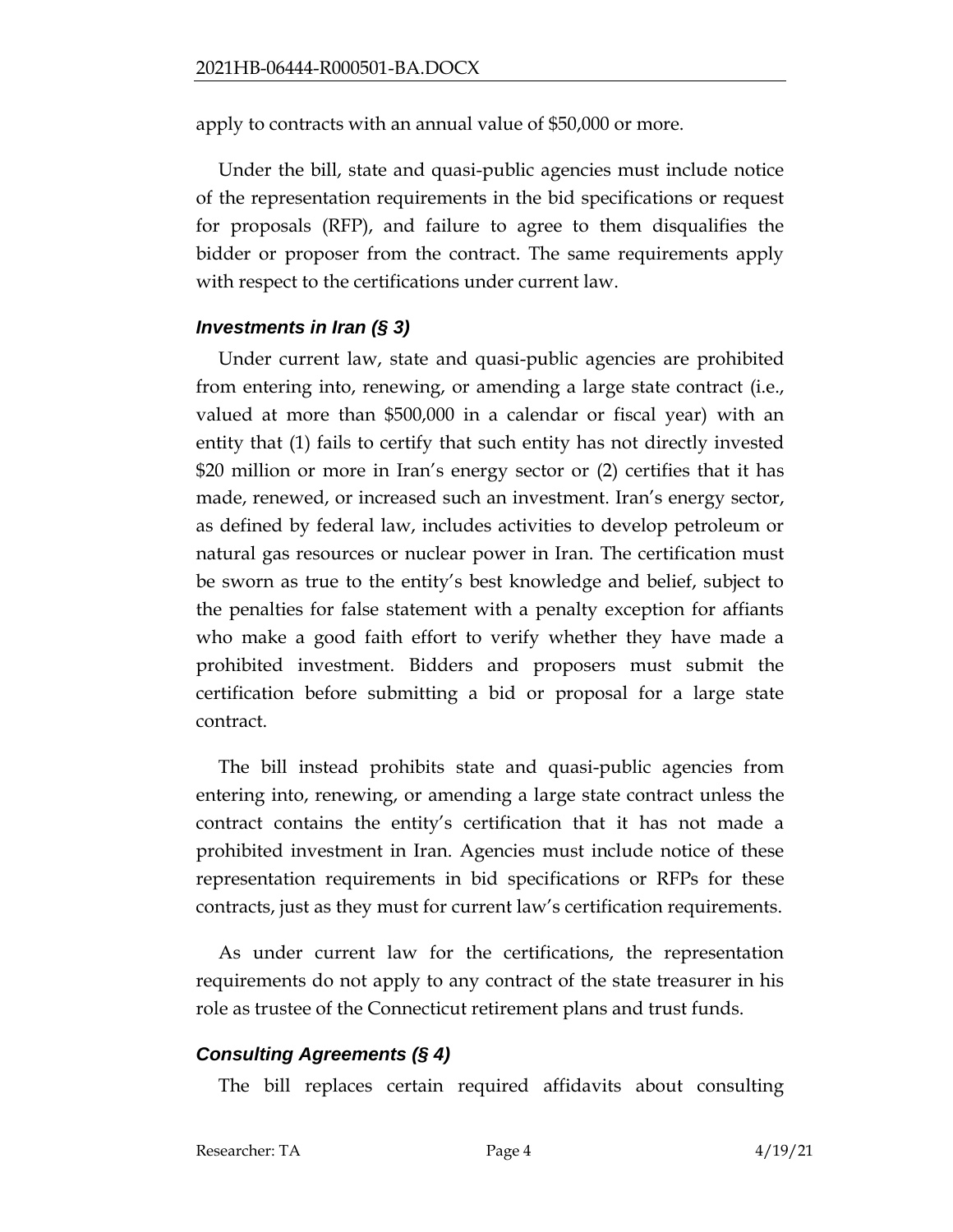agreements with representations that must be included in the contracts. Under the current requirements, any principal or key personnel of a person, firm, or corporation that submits bids or proposals for a goods and services contract with a total value of \$50,000 or more in a calendar or fiscal year must attest to whether a consulting agreement has been entered into in connection with the contract. Under the bill, the contract must include a representation to this same effect.

As is currently required for the affidavits, the representation must include specified information about any such agreement, including its basic terms, as well as the consultant's name and status as a former state employee or public official. It must be sworn as true to the best knowledge and belief of the person signing the contract and is subject to the penalties of false statement. Each state and quasi-public agency must include a notice of the representation requirements in the bid specifications or RFPs for these contracts as is required under current law for the affidavits. Failure to submit the affidavit under current law, or agree to the representation under the bill, disqualifies the bidder or proposer from the contract.

# *Political Contributions (§ 5)*

Current law requires state and quasi-public agencies to (1) distribute a written notice advising contractors and prospective contractors of the restrictions on contributing to, or soliciting for, statewide or legislative candidates, certain political committees, and party committees and (2) obtain a written acknowledgment of the notice receipt.

The bill instead requires state and quasi-public agencies to include a copy of, or Internet link to, the notice in the bid specifications or RFPs for a state contract.

The bill also prohibits such agencies from executing any state contract, as described below, unless it contains a representation that the chief executive officer or authorized signatory of the contract has received the notice. The campaign finance law generally defines "state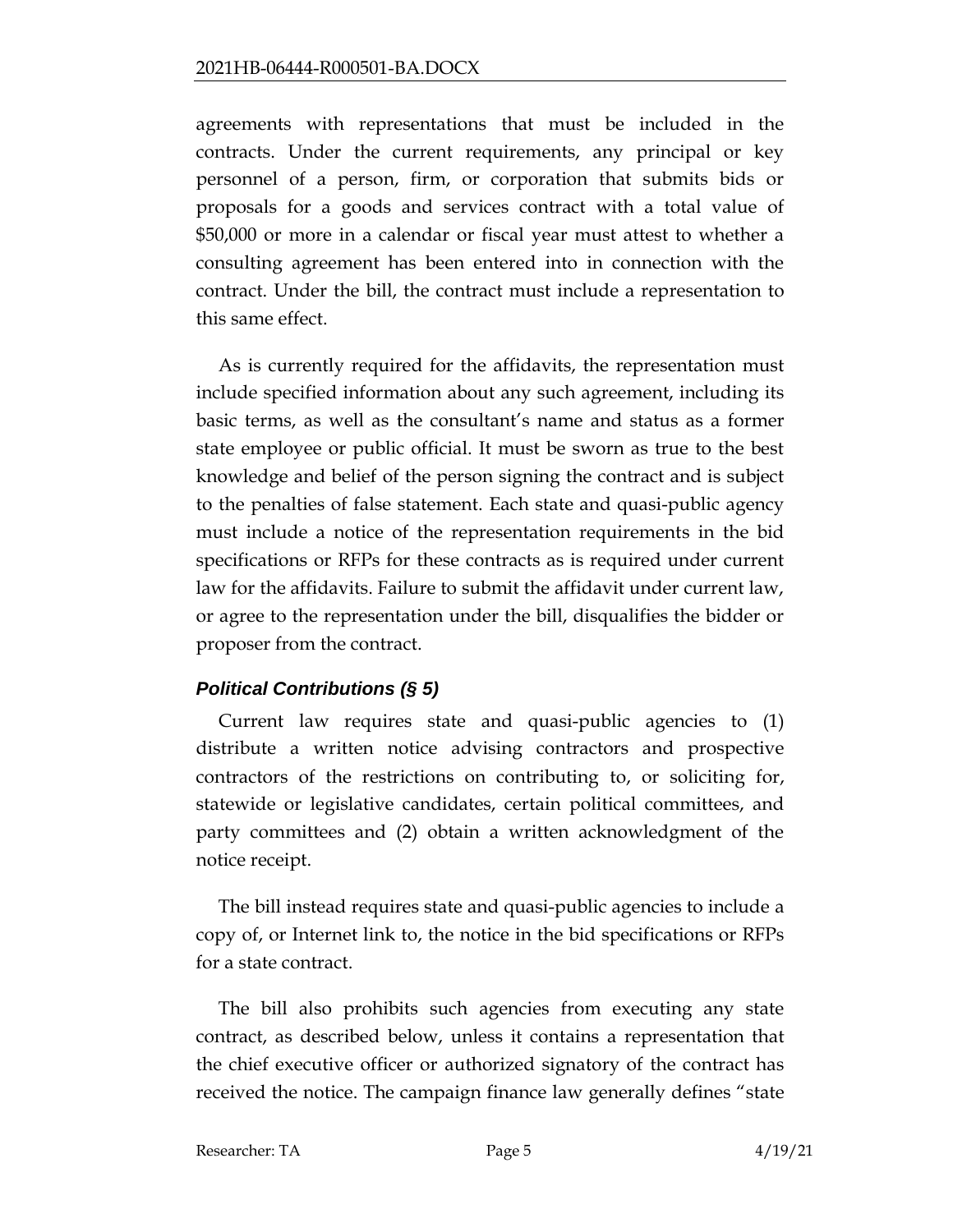contract" as an agreement or contract with a state agency in the executive or legislative branch of government or any quasi-public agency valued at \$50,000 or more, or a combination or series of agreements or contracts having a value of \$100,000 or more in a calendar year.

Under the bill, any principal of the state contractor or prospective state contractor submitting a bid or proposal for a state contract must certify, under penalty of false statement, that in the previous four years neither the contractor or prospective state contractor, nor any of its principals, have made or solicited any prohibited political contributions unless there were mitigating circumstances found to exist concerning the violation. Similar requirements apply to contractors submitting bids or proposals for state contracts valued at more than \$50,000 under an existing executive order (Executive Order 49, see BACKGROUND).

Each certification must be sworn as true to the best knowledge and belief of the person signing the certification. The bill requires the person to submit an updated certification if there is a change in the most recently filed certification, either within 30 days after the effective date of the change or upon submitting a new bid or proposal for a state contract, whichever is earlier.

Under the bill, any principal of the state contractor or prospective state contractor submitting a bid or proposal for a state contract must disclose on the certification all contributions made by its principals to any party committee, exploratory committee, statewide or legislative candidate, or candidate committee for a period of four years prior to the signing of the contract or date of the response to the bid, whichever is longer, and certify that all contributions have been disclosed.

The bill prohibits state and quasi-public agencies from executing a state contract unless first obtaining the written certification. Each state agency and quasi-public agency must include in its bid specifications or RFPs for a state contract a notice of the certification requirements.

### *Nondiscrimination and Affirmative Action (§§ 6 & 7)*

Researcher: TA Page 6 4/19/21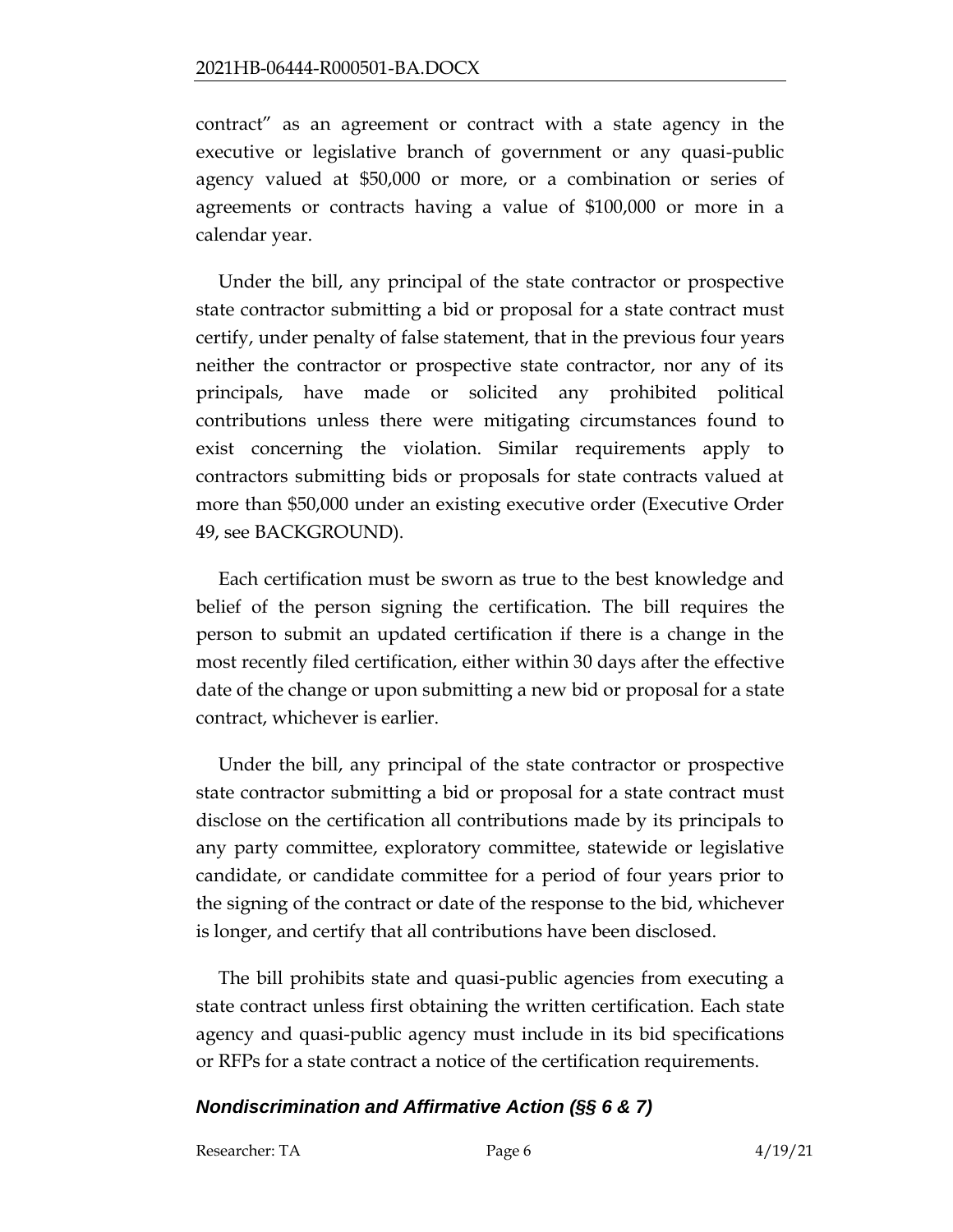Under current law, contractors that enter into contracts with the state or one of its political subdivisions, other than a municipality, or who are a party to a municipal public works contract or quasi-public agency project contract, must indicate that they comply with state nondiscrimination and affirmative action laws by filing (1) a written or electronic representation for contracts valued less than \$50,000 for each year or (2) certain documentation for contracts valued at \$50,000 or more for each year.

The bill instead requires the contracts, regardless of their value, to contain a nondiscrimination affirmation provision to certify that the contractor (1) understands the law's nondiscrimination and affirmative action obligations and (2) will maintain a nondiscrimination policy for the duration of the contract. Under the bill, the authorized signatory of the contract must demonstrate his or her understanding of this obligation by either (1) providing an affirmative response in the required online bid or RFP or (2) initialing the affirmation provision in the contract.

## <span id="page-6-0"></span>**§§ 8-11 — SET-ASIDE PROGRAM**

<span id="page-6-1"></span>*Revamps program's eligibility requirements by requiring that for-profit entities be certified with the federal SBA to participate in the program*

The bill revamps the state set-aside program's eligibility requirements for small contractors and minority business enterprises (MBEs). With respect to for-profit entities, it defines a "small contractor" as one that is certified as a small business with the federal Small Business Administration (SBA) (see BACKGROUND). This requirement replaces provisions in current law requiring, among other things, that these entities have annual gross revenues of \$20 million or less and be independent. (By law, unchanged by the bill, MBEs are small contractors owned by women, minorities, or people with disabilities.)

The bill makes conforming changes, including allowing awarding authorities to require documentation of a contractor's or subcontractor's (1) SBA certification if they are awarded a contract or contract portion under the set-aside program and (2) principal place of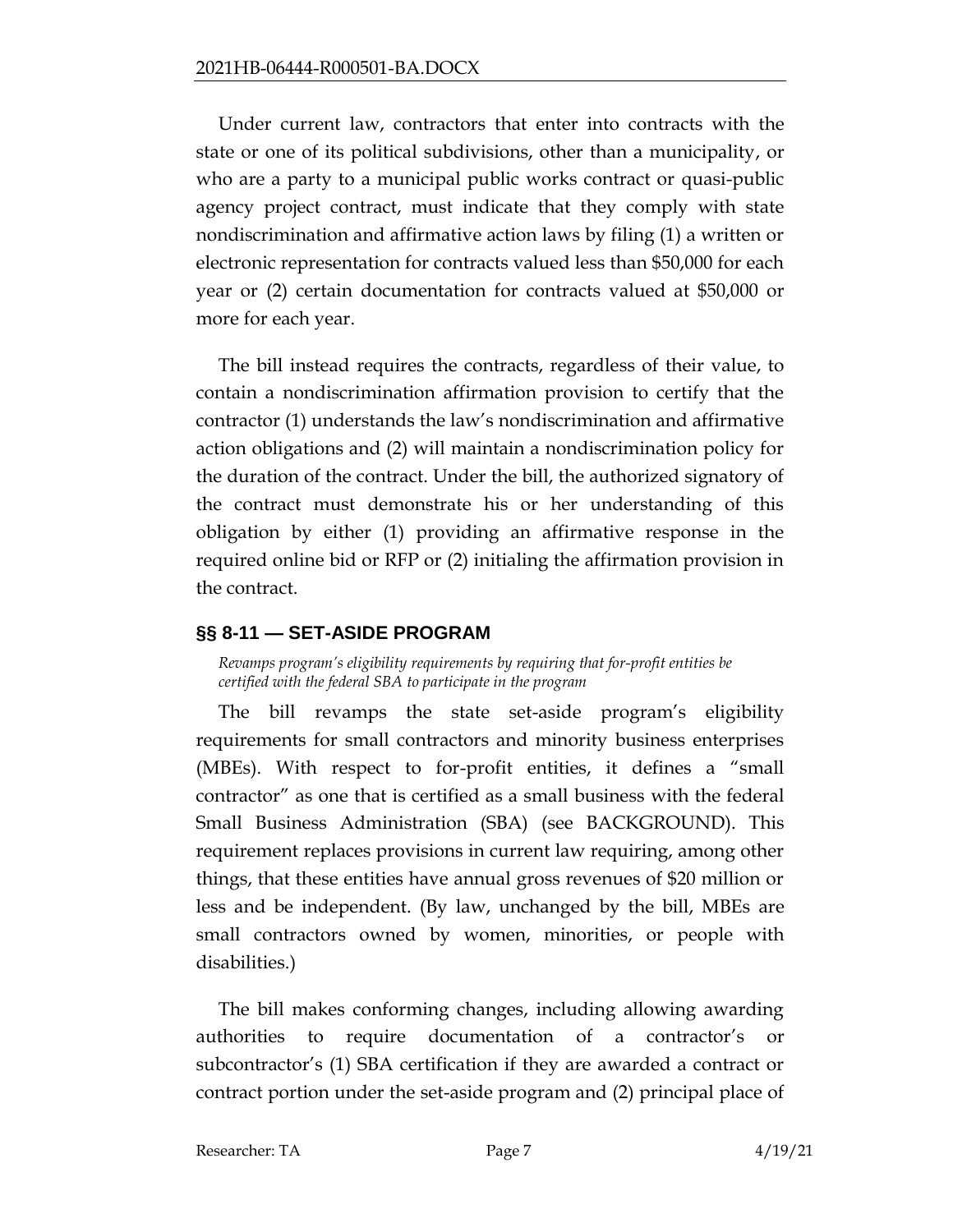business in the state. It also specifies that program certifications awarded before October 1, 2021, remain valid for their original term unless revoked for cause.

The bill retains existing law's eligibility requirements for nonprofit entities (e.g., that they have annual gross revenues of \$20 million or less and be independent). It additionally specifies that these entities must have a federal tax exemption in order to participate.

Under existing law, the Department of Administrative Services (DAS) commissioner must establish a process to certify small contractors and MBEs as eligible for set-aside contracts. Presumably, the commissioner must revise this process to conform to the bill's requirements that for-profit entities be certified with SBA. The bill retains existing law's validity period for set-aside program certifications (i.e., they are valid for up to two years, except that the commissioner may extend them for up to six months).

EFFECTIVE DATE: October 1, 2021, with the changes to the eligibility criteria applicable to certifications issued or renewed on or after that date.

### <span id="page-7-0"></span>**§ 12 — COMPETITIVE BIDDING WAIVERS**

<span id="page-7-1"></span>*Clarifies DAS commissioner's authority to waive competitive bidding requirements*

Current law allows the DAS commissioner to waive competitive bidding or competitive negotiation at his discretion for minor nonrecurring and emergency purchases of \$10,000 or less. The bill clarifies that the authority applies to minor nonrecurring or emergency purchases of \$10,000 or less.

EFFECTIVE DATE: July 1, 2021

### <span id="page-7-2"></span>**§ 13 — REVERSE AUCTIONS FOR SERVICES**

<span id="page-7-3"></span>*Allows use of reverse auctions to purchase services other than construction or construction-related services*

Existing law allows state contracting agencies to use reverse auctions to purchase goods and supplies. The bill expands reverse auction authority to include services other than construction or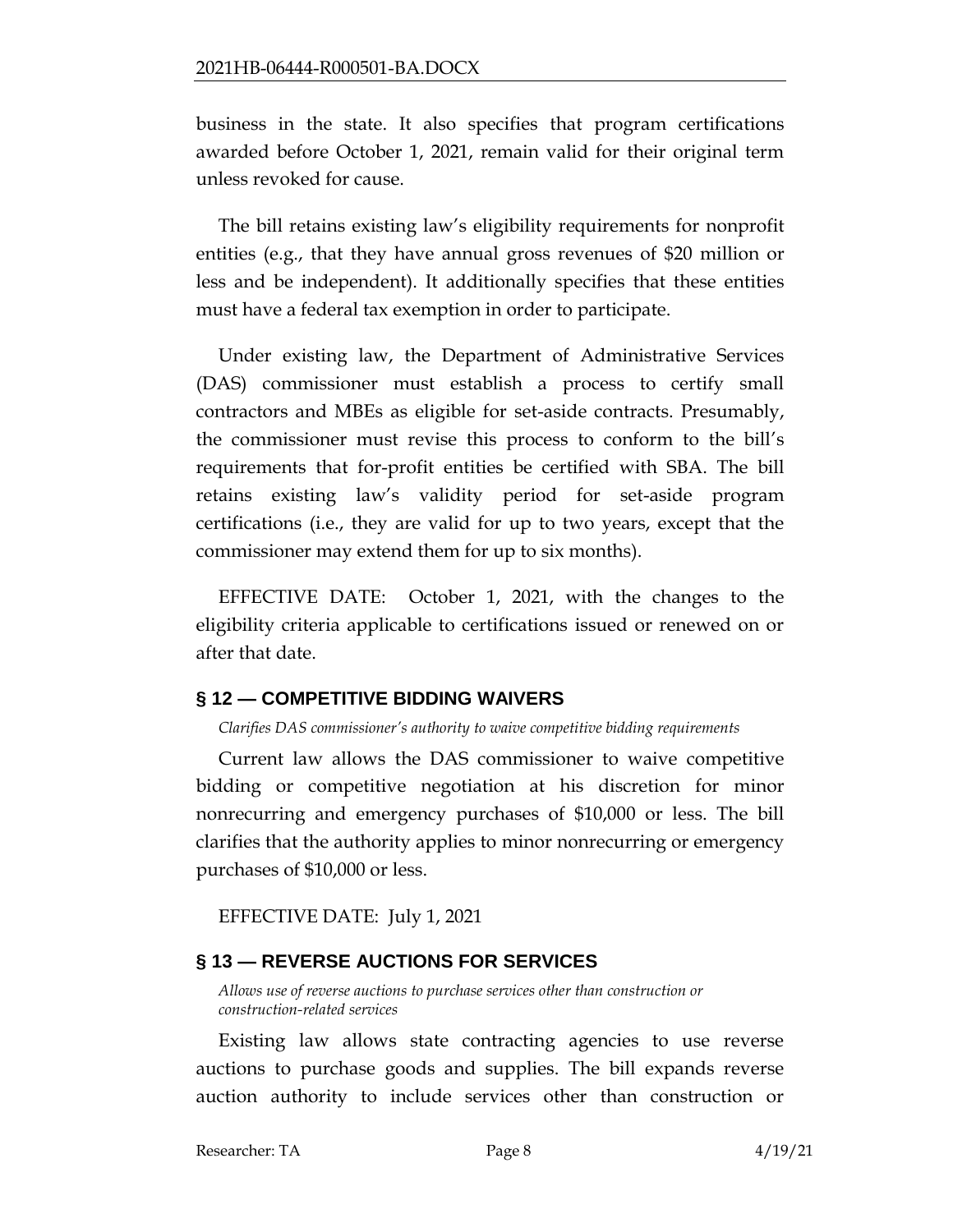construction-related services. As under existing law for goods and supplies, contracting agencies may (1) use reverse auctions for services when they determine it is advantageous and will ensure a competitive contract award and (2) contract with a third party to prepare and manage the auction.

By law, a reverse auction is an online bidding process in which qualified bidders or proposers, unknown to each other, submit bids or proposals pursuant to an online bid invitation or request for proposals.

EFFECTIVE DATE: July 1, 2021

## <span id="page-8-0"></span>**§ 14 — PRE-MARKET PRODUCT TESTING BY STATE AGENCIES**

<span id="page-8-1"></span>*Expands the types of eligible businesses and products eligible for pre-market testing by state agencies*

The bill expands the types of technologies, products, and processes eligible for pre-market testing by state agencies. It allows the DAS commissioner to procure them for use by all state agencies if the Office of Policy and Management (OPM) secretary, in consultation with the commissioner, Connecticut Innovations, Inc. (CI) chief executive officer, and testing agency head, determines that the test demonstrates specified objectives.

Additionally, the bill makes minor changes concerning the process for participating in testing, the testing's costs, and a related recognition program for participating agencies. Lastly, the bill makes technical and conforming changes.

EFFECTIVE DATE: July 1, 2021

# *Eligibility*

Current law allows CI-funded businesses located in Connecticut to test their technology, product, or process in state agencies in order to study its commercial viability if it meets certain criteria. Specifically, it must (1) promote public health and safety, environmental protection, or economic development; (2) be manufactured in Connecticut and be safe; and (3) have the potential for commercialization within two years after completing the test.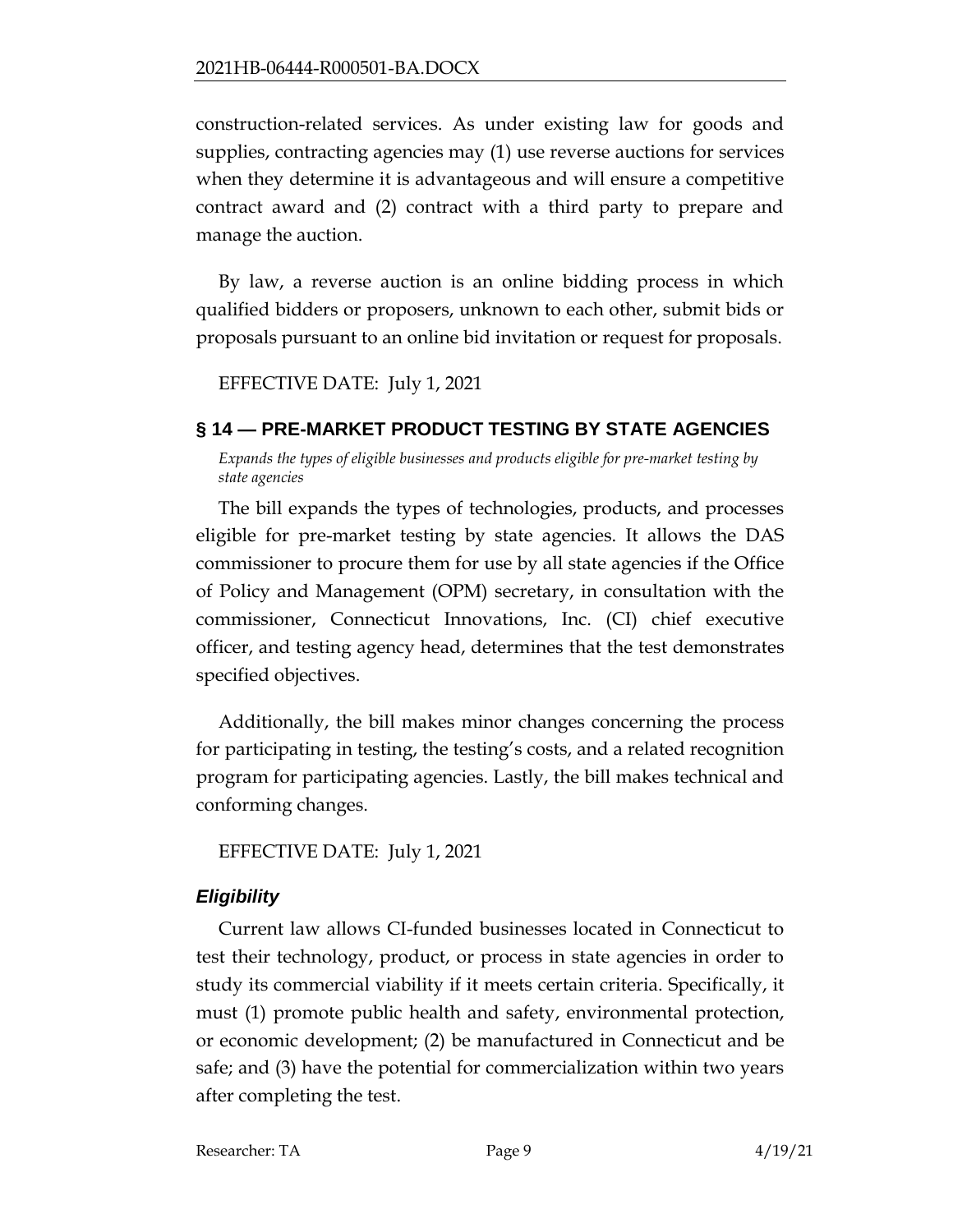The bill extends testing eligibility to small and minority business enterprises certified under the state's set-aside program. It also expands the types of eligible products to include those that CI finds would reduce administrative burdens or promote efficiency in state services, or otherwise improve them. It eliminates a requirement that the technology, product, or process be manufactured or produced in Connecticut and instead requires that it have a positive economic impact on the state, including prospective job growth and economic activity upon commercialization.

### *Participation and Costs*

Upon an eligible business's application, current law allows CI to recommend that the OPM secretary direct a state agency to test the technology, product, or process in the agency's operations on a trial basis. The bill instead allows CI to recommend that OPM allow (rather than direct) agencies to participate in testing. (However, it retains OPM's authority to direct agencies to participate.) It also specifically includes public higher education institutions as state agencies for purposes of this program.

Under current law, CI, the business, or an investor in the business must pay for the cost of providing the technology, product, or process to the testing agency. The bill requires the OPM secretary, in consultation with the DAS commissioner, CI executive director, and testing agency head, to determine on a case-by-case basis which of the above entities must bear these costs.

## *Procurement*

The bill allows the DAS commissioner to procure the product, process, or technology for use by all state agencies if the OPM secretary, in consultation with the commissioner, CI chief executive officer, and testing agency head, determines that the test demonstrates specified objectives. (Presumably, this would occur after the test concludes.) These objectives are (1) promoting public health and safety, environmental protection, economic development, or efficiency; (2) reducing administrative burdens; or (3) otherwise improving state services.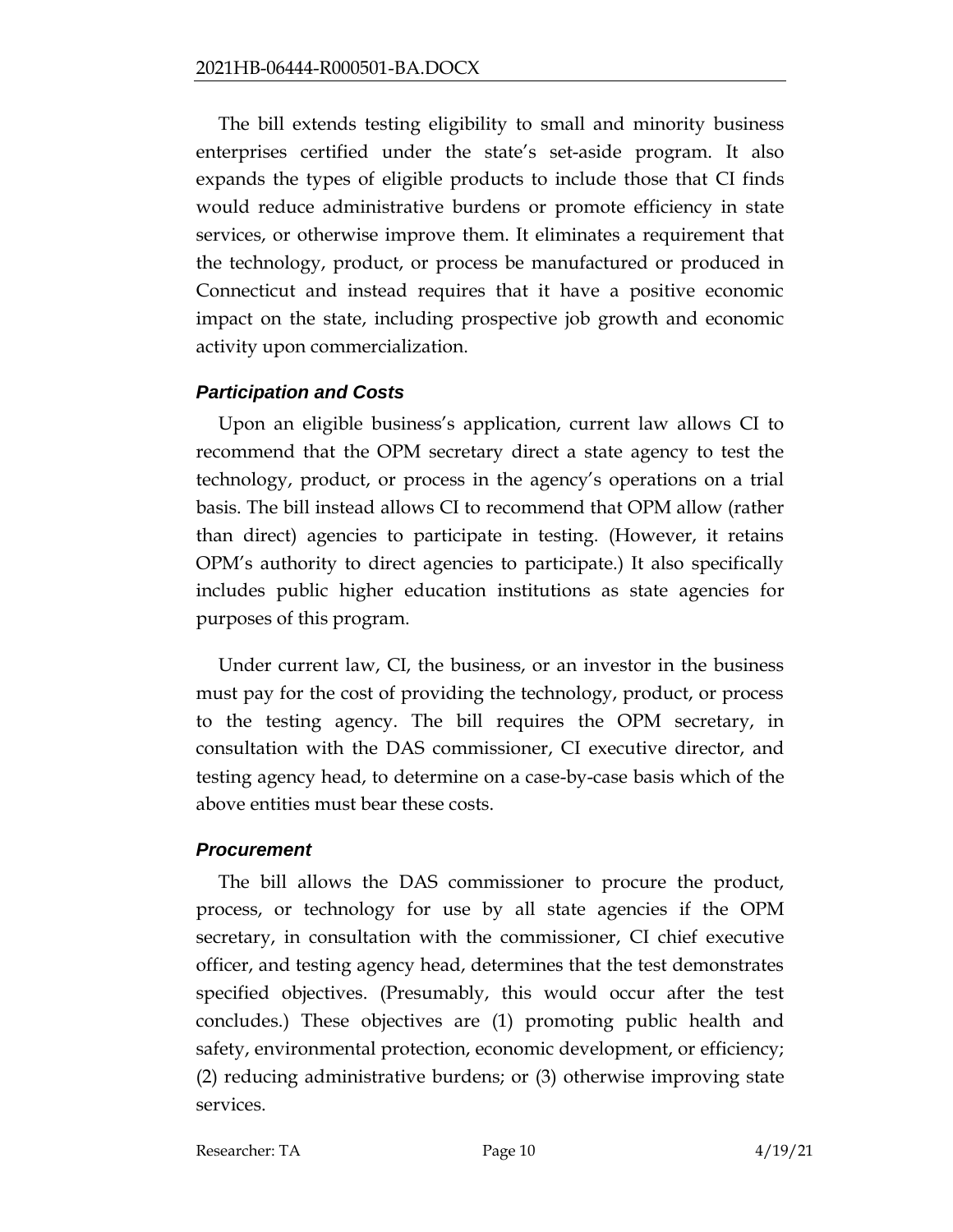In procuring the product, process, or technology, the bill allows the DAS commissioner to waive competitive bidding requirements. If the procurement is estimated to cost \$50,000 or more, the waiver must be approved by the Standardization Committee, which consists of the commissioner, the state comptroller and treasurer or their designees, and other department heads (or their agents) designated by the governor.

### *Recognition Program*

Current law allows OPM and CI to develop a program to recognize state agencies that promote public health and safety, environmental protection, or economic development by participating in testing. The bill (1) also makes DAS responsible for developing the recognition program (which remains permissive under the bill) and (2) adds promoting efficiencies, reducing service burdens, and improving state services as activities eligible for recognition. As under existing law, the recognition program may include a fund for any savings achieved by testing agencies using the technologies, products, or processes. The fund must be used only for the recognition program.

## <span id="page-10-0"></span>**§ 15 — PURCHASES FROM EXISTING CONTRACTS**

<span id="page-10-1"></span>*Expands the state's "piggyback" purchasing authority to include purchases from contracts with another state agency or branch; allows agencies to make these purchases directly if approved by DAS*

Existing law allows the state to purchase, through the DAS commissioner, goods and services from a person that has a contract to sell the goods and services to a political subdivision of the state (e.g., a municipality), nonprofit organization, public purchasing consortium, or other state government (i.e., "piggyback").

The bill expands this authority to include purchases from a person who contracts with another branch, division, or department in state government. It also eliminates the requirement that these purchases be made through the DAS commissioner and instead allows any state agency to make them if approved by the DAS commissioner or his designee.

EFFECTIVE DATE: July 1, 2021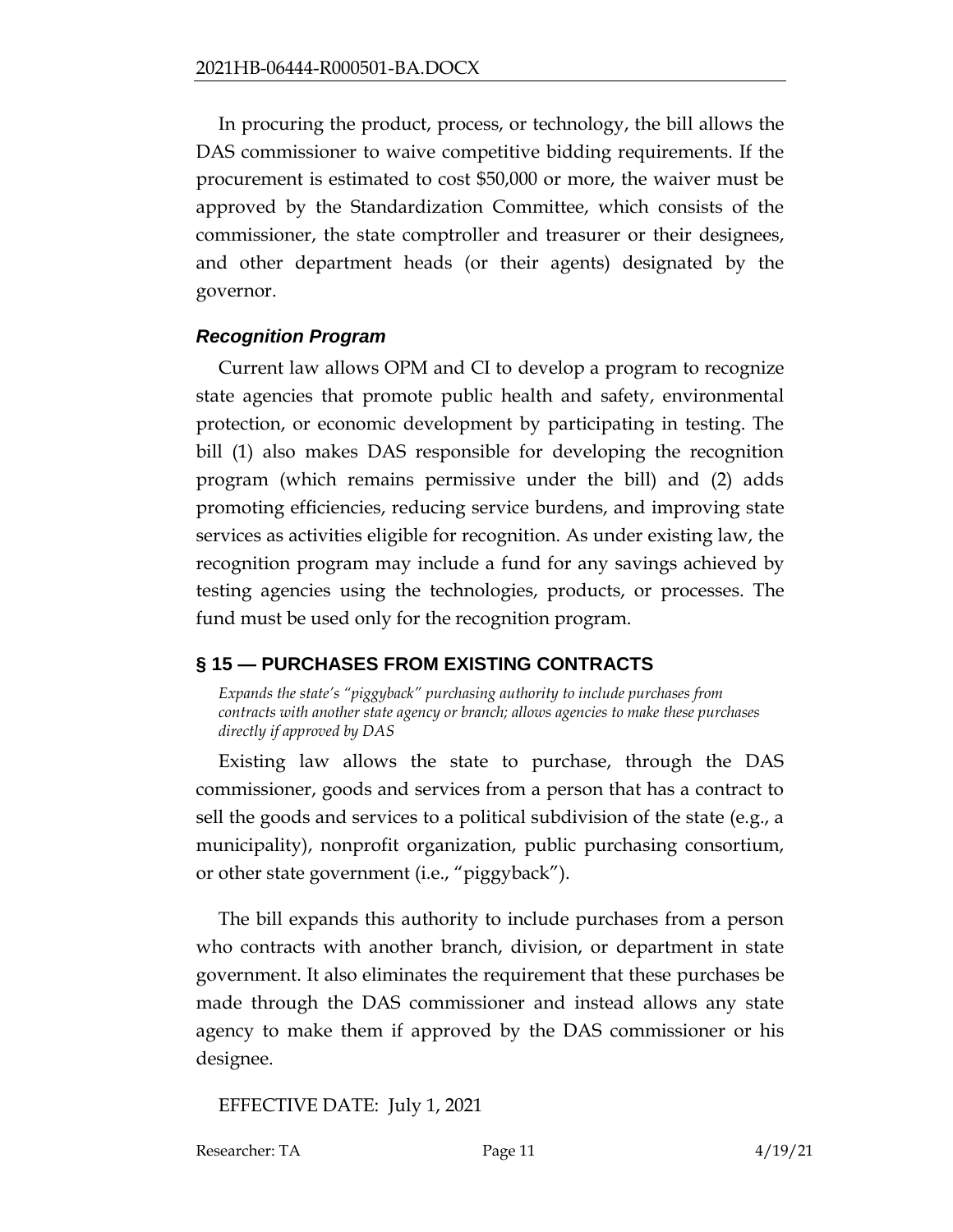### <span id="page-11-0"></span>**§ 16 — STATE INSURANCE AND RISK MANAGEMENT BOARD**

<span id="page-11-1"></span>*Reduces the board's size from 13 members to 10 and makes conforming changes*

The bill eliminates three gubernatorial appointments from the State Insurance and Risk Management Board, reducing its size from 13 members to 10. (By law, the board consists of gubernatorial appointees and the state comptroller (or his designee) as an ex-officio member.)

The bill makes conforming changes by reducing the number of (1) public members from four to three, (2) members qualified by training from eight to six, and (3) members who may be from the same political party from eight to five. It specifies that five members, rather than a majority of members as current law provides, constitute a quorum.

EFFECTIVE DATE: July 1, 2021

## <span id="page-11-2"></span>**§ 17 — BUSINESS ACTIVITIES CONDUCTED ONLINE**

<span id="page-11-3"></span>*Allows state and quasi-public agencies to conduct certain business activities electronically*

The bill allows state and quasi-public agencies to conduct various business activities electronically. Specifically, they may do the following:

- 1. accept fee payments by any means of electronic funds transfer they adopt;
- 2. receive, by electronic means with proof of delivery receipt, any communication or correspondence that must be delivered under current law by registered or certified mail, return receipt requested;
- 3. receive, by electronic means, any communication or correspondence that must be delivered under current law by U.S. mail or fax (as long as the agency determines that electronic delivery is appropriate); and
- 4. post, on their website or another electronic portal available to the general public, any legal notice that must be advertised in a newspaper under current law.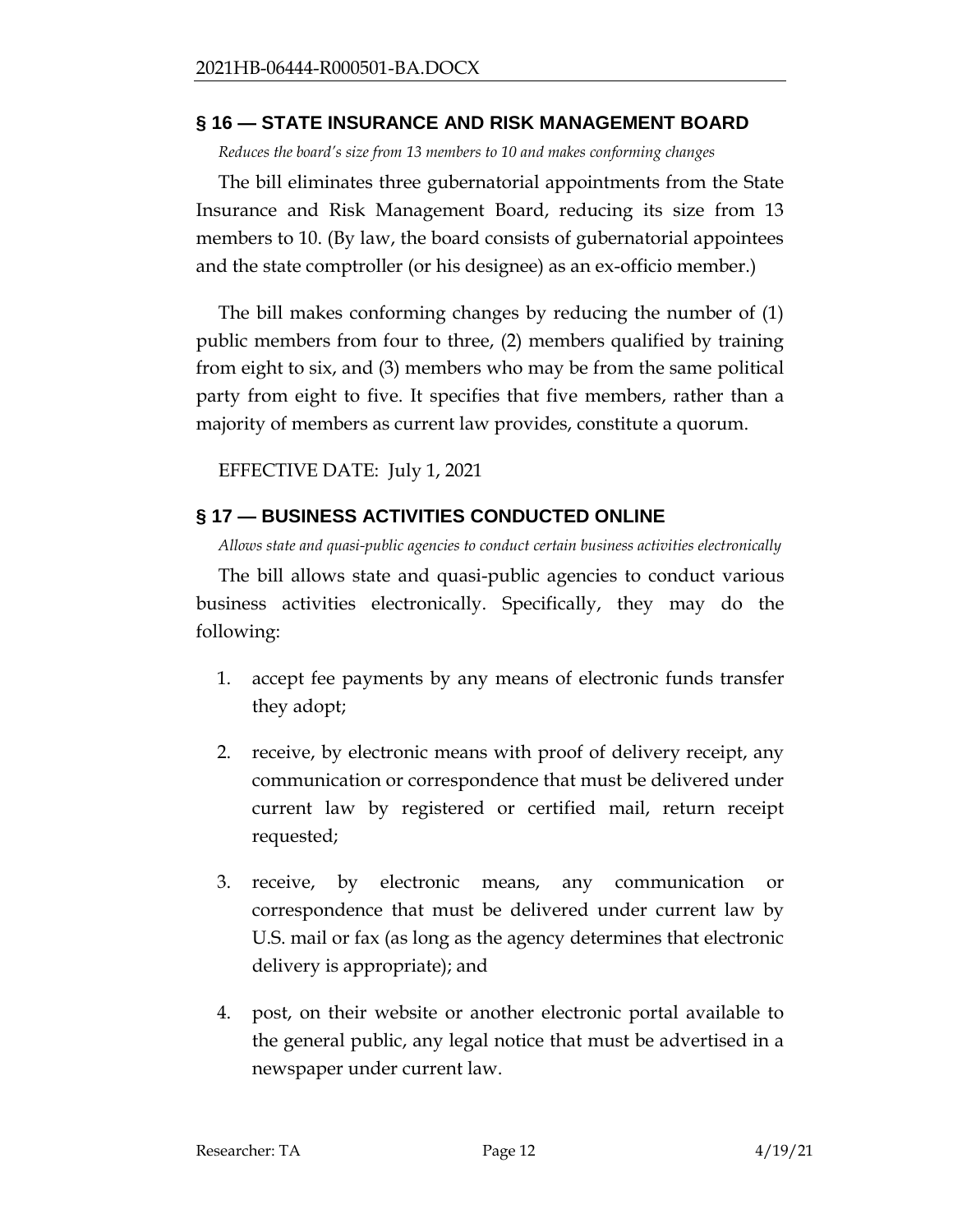Under the bill, each of these activities must comply with the Connecticut Uniform Electronic Transactions Act (CUETA) if conducted electronically (e.g., the parties must agree to conduct the transaction electronically) (see BACKGROUND).

EFFECTIVE DATE: July 1, 2021

## <span id="page-12-0"></span>**§ 18 — INFORMATION AND TELECOMMUNICATION SYSTEMS STRATEGIC PLAN**

<span id="page-12-1"></span>*Requires that DAS's annual information and telecommunication systems strategic plan include standards for digital identity verification*

Existing law requires the DAS commissioner to develop, publish, and annually update an information and telecommunication systems strategic plan. Among other things, the plan must include architecture guidelines and standards for these systems that support state agencies.

The bill requires that the plan specifically include standards for digital identity verification under CUETA that are consistent with industry standards and best practices. Among other things, CUETA provides that if a signature or record must be notarized, acknowledged, verified, or made under oath, the requirement is satisfied by an electronic signature from the person authorized to perform these acts (along with any other information required by the applicable law).

EFFECTIVE DATE: July 1, 2021

## <span id="page-12-2"></span>**§§ 19-25 — ELIMINATED REPORTING REQUIREMENTS**

<span id="page-12-3"></span>*Eliminates various reporting requirements*

The bill eliminates several reporting requirements by DAS to the legislature, or from state agencies to DAS, as shown in Table 1.

|    | <b>Reporting Requirement</b>                                                                                                                  |
|----|-----------------------------------------------------------------------------------------------------------------------------------------------|
| 19 | Annual report by DAS to the Environment, Government Administration and<br>Elections, and Transportation committees on the state vehicle fleet |
| 20 | Annual reports by state agencies to DAS on purchase orders made by the<br>agency under purchasing authority delegated by DAS                  |

**Table 1: Eliminated Reporting Requirements**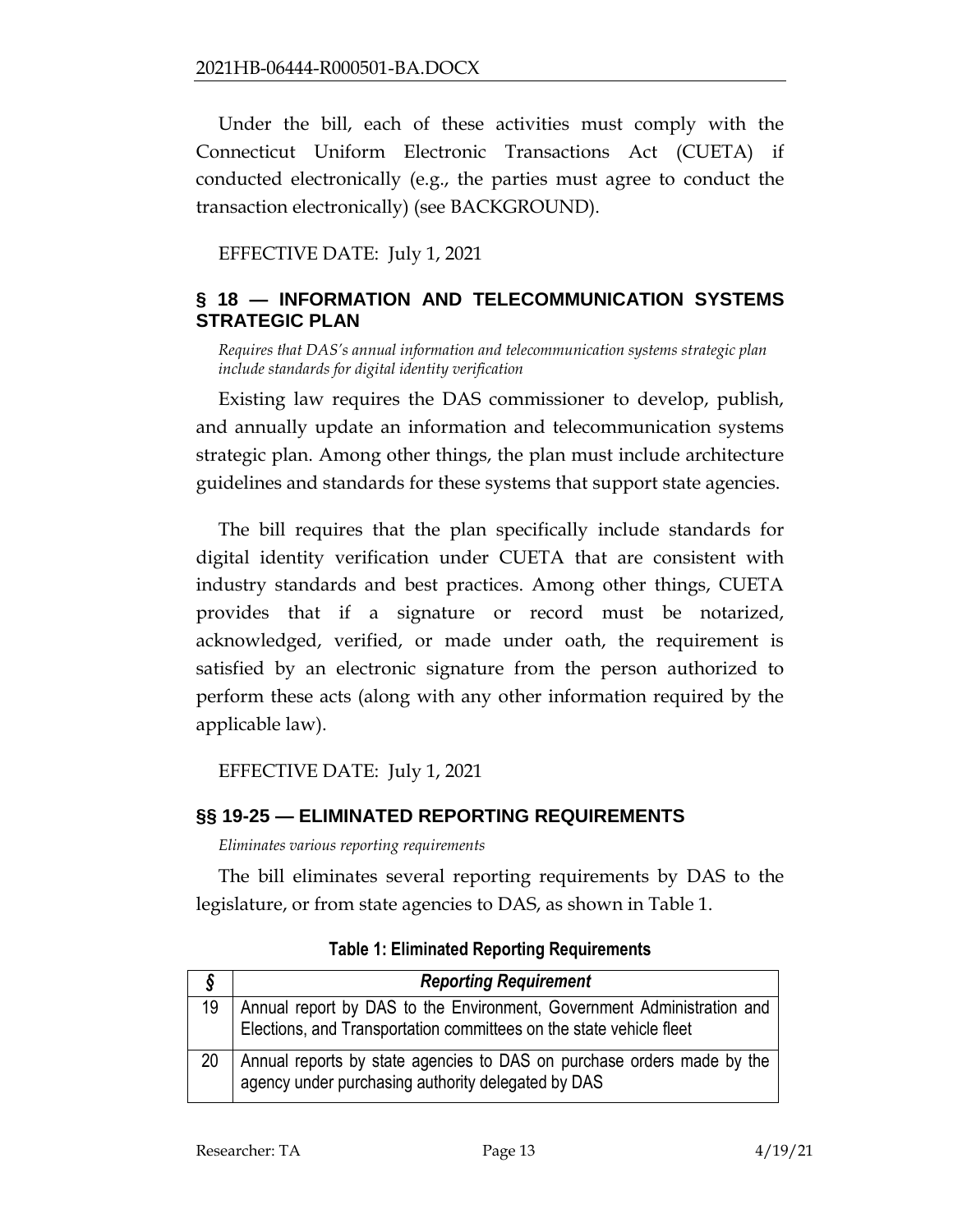| 21 | Annual report by DAS to the Appropriations Committee listing personal<br>property items leased by state agencies                                                                                                                                                             |
|----|------------------------------------------------------------------------------------------------------------------------------------------------------------------------------------------------------------------------------------------------------------------------------|
| 22 | Annual report by DAS to the State Properties Review Board (SPRB) on realty<br>transactions                                                                                                                                                                                   |
| 22 | Annual report by SPRB to the governor and the Appropriations and Finance,<br>Revenue and Bonding committees with recommendations and other<br>information on realty transactions                                                                                             |
| 23 | Annual report by DAS and the Codes and Standards Committee to the Public<br>Safety and Security Committee with recommendations for amending state<br>agency regulations that conflict with the State Building Code or fire safety<br>regulations (e.g., the State Fire Code) |
| 24 | Triennial report by the state fire marshal to the Public Safety and Security<br>Committee on the effectiveness of state law's provisions on fire-safe cigarette<br>testing                                                                                                   |
| 25 | Annual filing by state agencies of ethics statements with DAS (the bill retains<br>the requirement that they be filed with the Office of State Ethics)                                                                                                                       |

EFFECTIVE DATE: July 1, 2021

## <span id="page-13-0"></span>**BACKGROUND**

## *Related Bill*

HB 6601 (File 178), reported favorably by the Commerce Committee, contains identical provisions concerning pre-market product testing (§ 14 of this bill).

# *Executive Order 49*

In May 2015, Governor Malloy issued Executive Order 49, which (1) subjects state contracts with a value of \$50,000 or more in a calendar or fiscal year to the gift certification requirements that apply to contracts with a value of \$500,000 or more and (2) requires state contractors subject to the gift certification requirements to also disclose in an affidavit all campaign contributions made to statewide office or legislative candidates.

# *Penalty of False Statement*

By law, giving a false statement is a class A misdemeanor, punishable by up to one year in prison, up to a \$2,000 fine, or both (CGS § 53a-157b).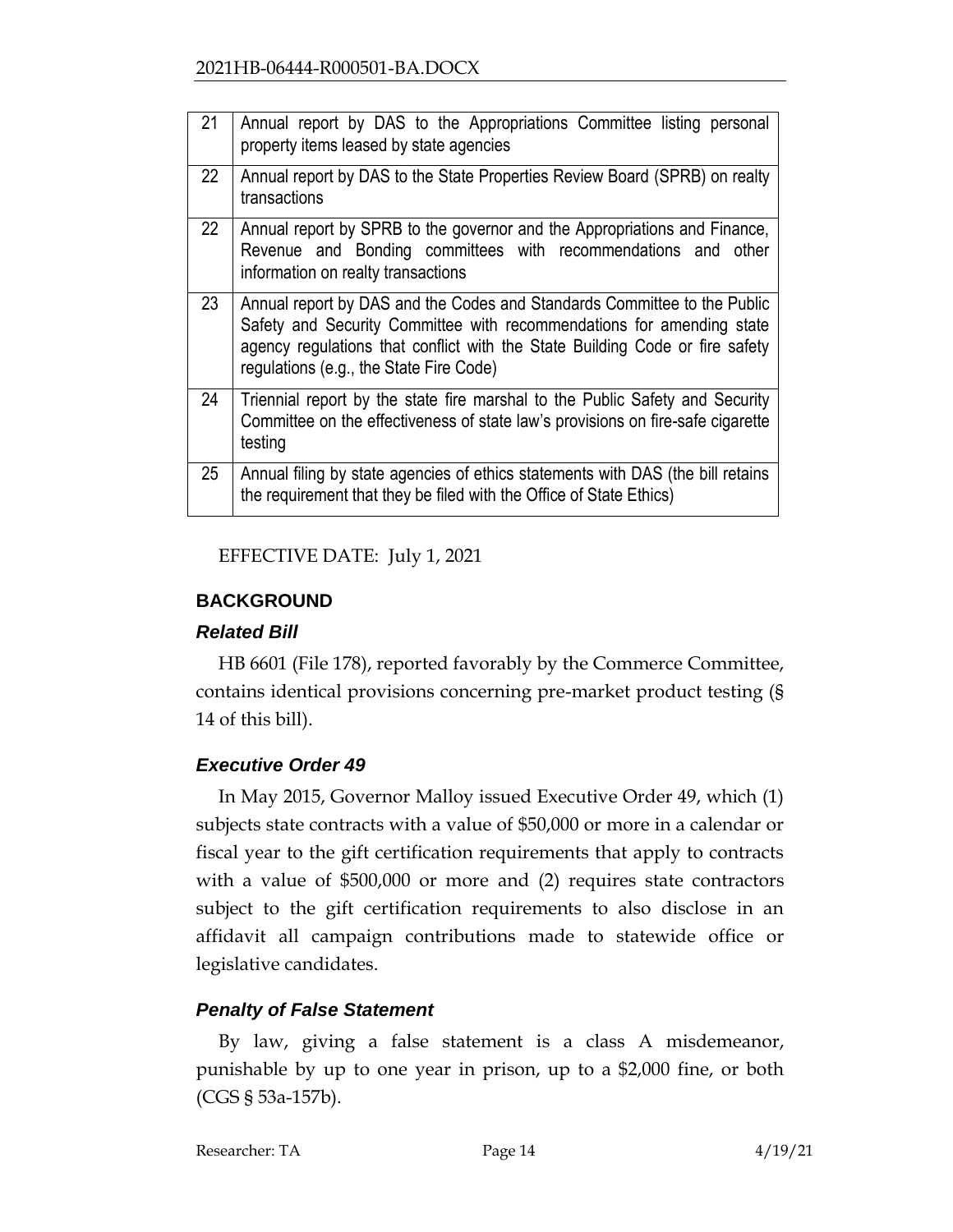### *Ban on Campaign Contributions by State Contractors*

By law, for current and prospective state contractors, the existing ban is government branch specific. This means that for principals of contractors with executive branch or quasi-public agency contracts or contract solicitations, the ban applies to statewide office candidates. For those with legislative branch contracts or contract solicitations, the ban applies to legislative candidates. For pre-qualified contractors, the ban applies to candidates running for office in either branch. Additionally, the ban prohibits principals from making qualifying contributions to any candidates participating in the Citizens' Election Program regardless of the branch (CGS § 9-704(e)).

### *Set-Aside Program*

The state set-aside program requires state agencies and political subdivisions (other than municipalities; see below) to set aside 25% of the total value of all contracts they let for construction, goods, and services each year for exclusive bidding by certified small contractors. The agencies must further reserve 25% of the set-aside value (6.25% of the total) for exclusive bidding by certified minority business enterprises. Contractors awarded municipal public works contracts must comply with these requirements if the (1) contract includes state financial assistance and (2) total contract value exceeds \$50,000.

## *SBA Certification*

SBA maintains several certification programs for small businesses (e.g., 8(a) Business Development, Women-Owned Small Business, Historically Underutilized Business Zones (HUBZones), etc.). Each program is targeted toward a specific population (e.g., businesses owned by a person who is socially and economically disadvantaged). SBA does not have a broad-based small business certification. Rather, these businesses self-certify that they meet SBA's standards for being a small business when registering in the federal System for Award Management (SAM) database. (Contractors must register in SAM in order to access federal contracting opportunities.)

Generally, SBA's size standards vary by industry and are typically based on either a business's annual receipts or average number of

Researcher: TA Page 15 4/19/21